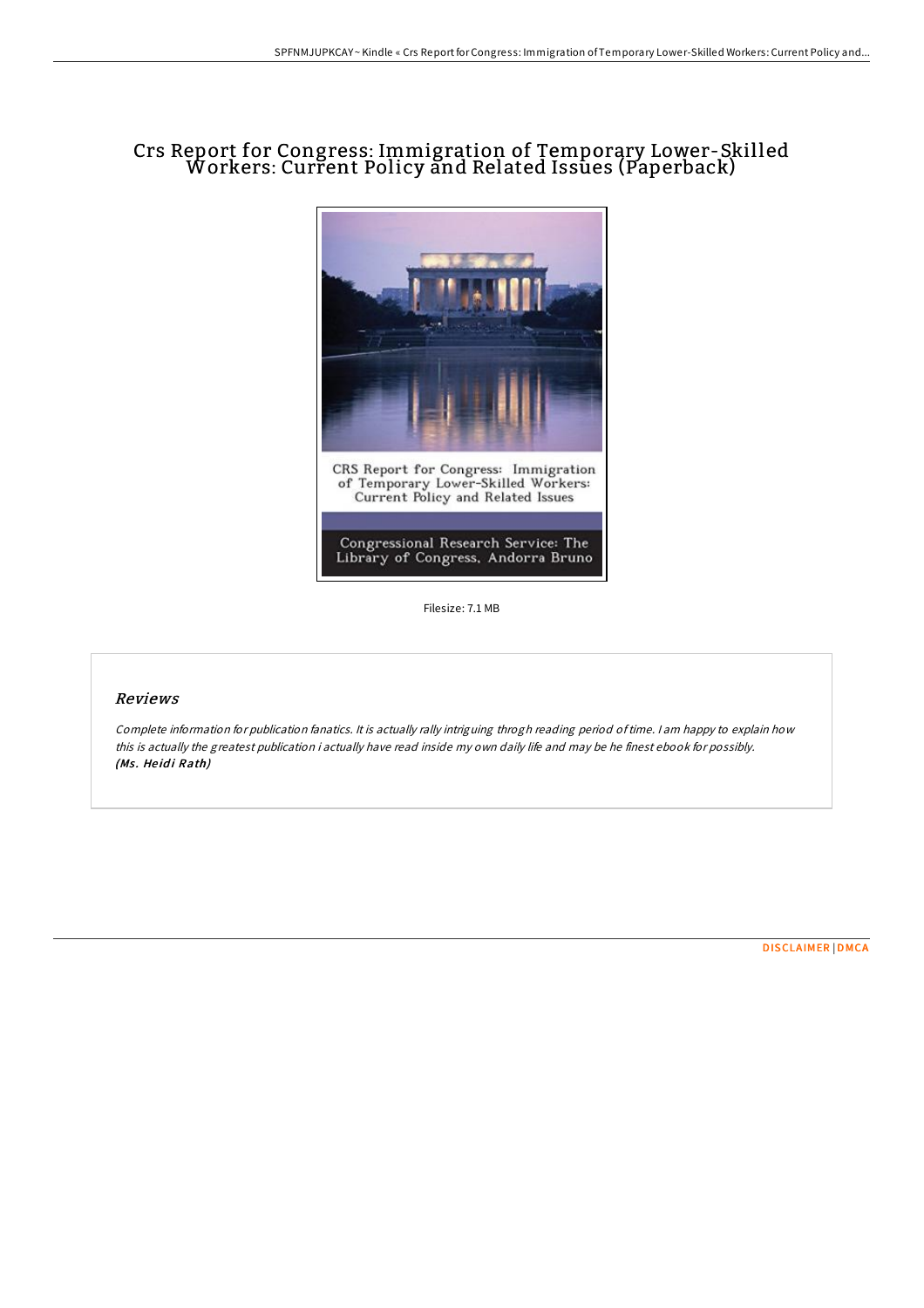## CRS REPORT FOR CONGRESS: IMMIGRATION OF TEMPORARY LOWER-SKILLED WORKERS: CURRENT POLICY AND RELATED ISSUES (PAPERBACK)



To get Crs Report for Congress: Immigration of Temporary Lower-Skilled Workers: Current Policy and Related Issues (Pape rback) PDF, make sure you click the hyperlink listed below and download the document or have accessibility to additional information which are relevant to CRS REPORT FOR CONGRESS: IMMIGRATION OF TEMPORARY LOWER-SKILLED WORKERS: CURRENT POLICY AND RELATED ISSUES (PAPERBACK) book.

Bibliogov, United States, 2013. Paperback. Condition: New. Language: English . Brand New Book \*\*\*\*\* Print on Demand \*\*\*\*\*. U.S. employers in various industries argue that they need to hire foreign workers to perform lower-skilled jobs, while others maintain that many of these positions could be filled by U.S. workers. Under current law, certain lower-skilled foreign workers, sometimes referred to as guest workers, may be admitted to the United States to perform temporary service or labor under two temporary worker visas: the H-2A visa for agricultural workers and the H-2B visa for nonagricultural workers. Both programs are administered by the Department of Homeland Security s U.S. Citizenship and Immigration Services (DHS/USCIS) and the Department of Labor s Employment and Training Administration (DOL/ETA). The H-2A and H-2B programs-and guest worker programs broadly-strive both to be responsive to legitimate employer needs for labor and to provide adequate protections for U.S. and foreign temporary workers. There is much debate, however, about how to strike the appropriate balance between these twin goals. Under the George W. Bush Administration, both DHS and DOL issued regulations to streamline the H-2A and H-2B programs. The Obama Administration retained the DHS rules, but rewrote the DOL rules. Arguing that the latter provided inadequate protections for workers, it issued a new DOL final rule on H-2A employment, which became effective in March 2010. The Obama Administration also issued a new DOL final rule on H-2B employment in 2012 and a DOL final rule on H-2B wage rates in 2011, but neither of these rules is currently in effect.

 $\overline{\mathrm{pos}}$ Read Crs Report for Congress: Immigration of Temporary Lowe[r-Skilled](http://almighty24.tech/crs-report-for-congress-immigration-of-temporary.html) Workers: Current Policy and Related Issues (Paperback) Online

Do wnload PDF Crs Report for Congress: Immigration of Temporary Lowe[r-Skilled](http://almighty24.tech/crs-report-for-congress-immigration-of-temporary.html) Workers: Current Policy and Related Issues (Paperback)